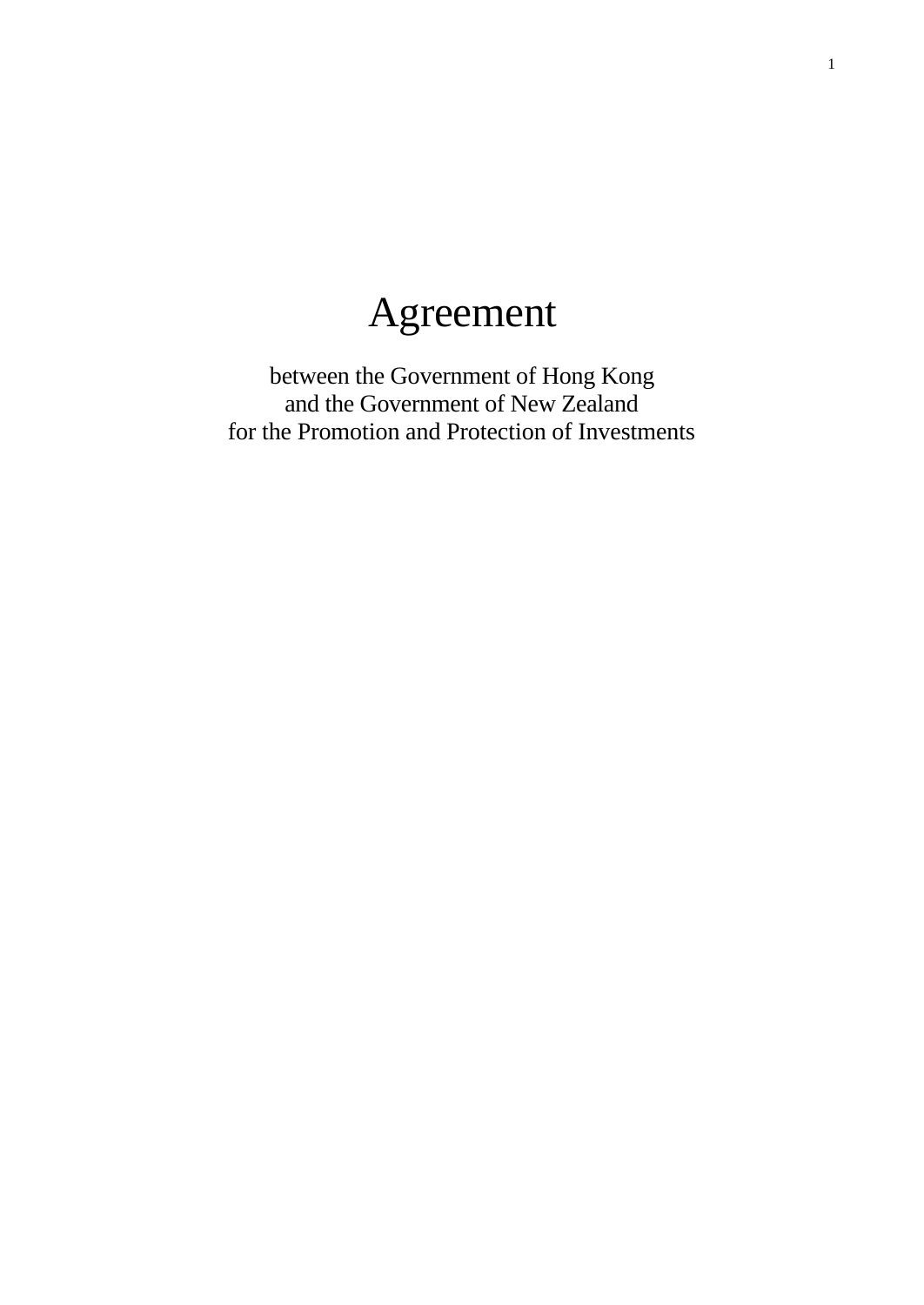# **AGREEMENT BETWEEN THE GOVERNMENT OF HONG KONG AND THE GOVERNMENT OF NEW ZEALAND FOR THE PROMOTION AND PROTECTION OF INVESTMENTS**

The Government of Hong Kong, having been duly authorised to conclude this agreement by the Government of the sovereign State which is responsible for foreign affairs relating to Hong Kong, and the Government of New Zealand, (each hereinafter referred to as a "Contracting Party");

Desiring to create favourable conditions for greater investment by investors of one Contracting Party in the area of the other;

Recognising that the encouragement and reciprocal protection under this agreement of such investments will be conducive to the stimulation of individual business initiative and will increase prosperity in both areas;

Have agreed as follows:

# ARTICLE 1

## **Definitions**

For the purposes of this Agreement:

- 1. "area":
	- (a) in respect of Hong Kong includes Hong Kong Island, Kowloon and the New Territories;
	- (b) in respect of New Zealand includes the territorial sea, exclusive economic zone and continental shelf where it exercises its sovereignty' sovereign rights or jurisdiction in accordance with international law;
- 2. "investors" means:
	- (a) in respect of Hong Kong,
		- (i) physical persons who have the right of abode in its area;
		- (ii) corporations, partnerships and associations or other legally recognised entities incorporated or constituted or otherwise duly organised under the law in force in its area (hereinafter referred to as "companies");
	- (b) in respect of New Zealand,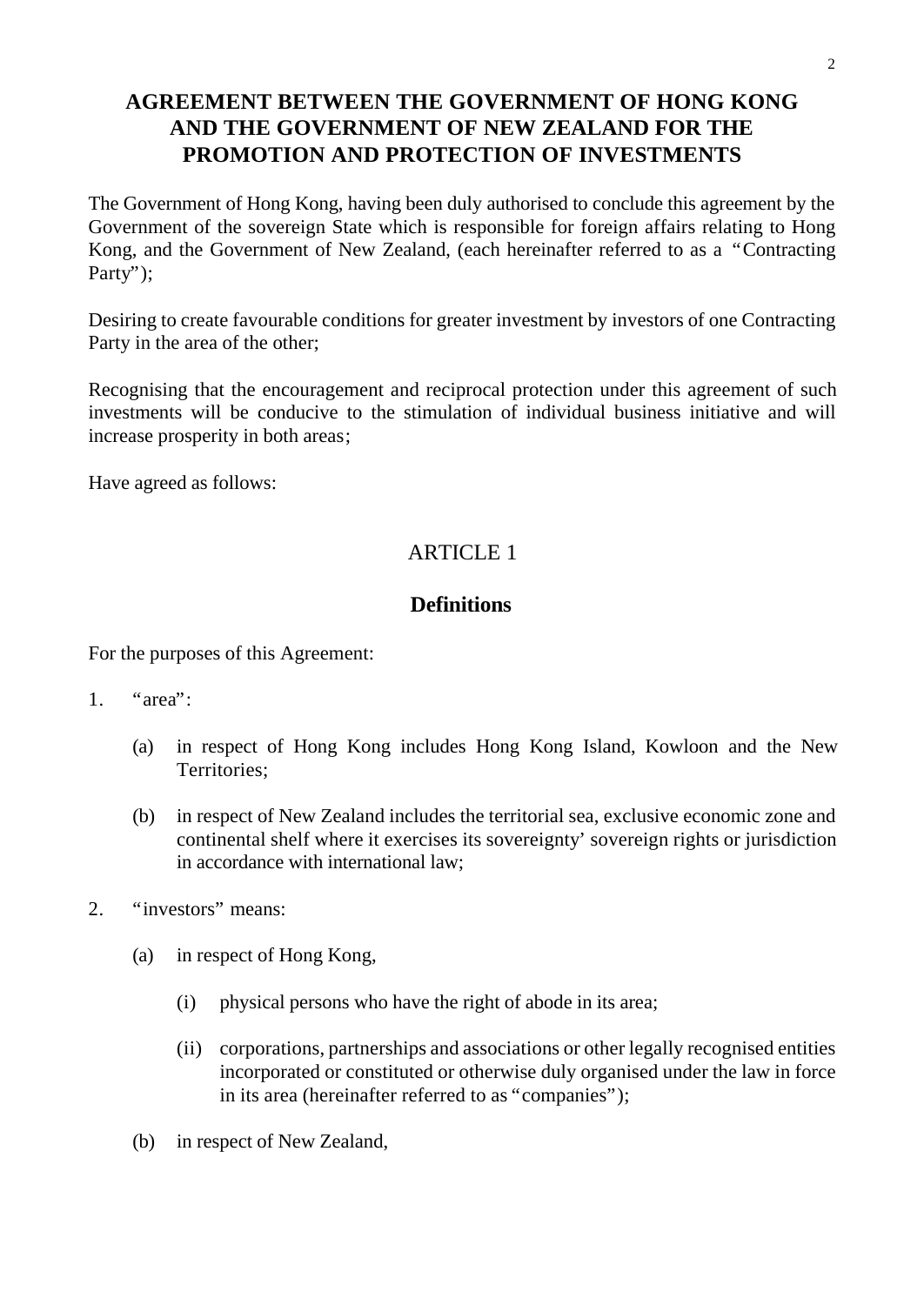- (i) persons who are New Zealand citizens or permanent residents in accordance with the laws of New Zealand;
- (ii) corporations, partnerships and associations or other legally recognised entities incorporated or constituted or otherwise duly organised under the law in force in its area, (hereinafter referred to as "companies");
- 3. "forces" means:
	- (i) in respect of Hong Kong, the armed forces of the Government of the sovereign State which is responsible for foreign affairs relating to Hong Kong;
	- (ii) in respect of New Zealand, the New Zealand armed forces;

4. "Freely convertible currency" means a fully and freely convertible currency as identified by the International Monetary Fund or a currency that is widely traded in international foreign exchange markets;

5. "investment" means every kind of asset which has been invested in accordance with the laws of the Contracting Party receiving it and in particular, though not exclusively, includes:

- (i) movable and immovable and any other property rights such as mortgages, usufructs, liens or pledges;
- (ii) shares in and stock and debentures of a company and any similar form of participation in a company;
- (iii) claims to money or to any performance under contract having financial value;
- (iv) copyright, intellectual property rights (such as patents for inventions, trade marks, industrial design), know-how, technical processes, trade names and goodwill;
- (v) business concessions conferred by law or under contract, including concessions to search for, cultivate, extract or exploit natural resources;

a change in the form in which assets are invested does not affect their character as investments, provided that the assets continue to be invested in accordance with the laws and regulations of the Contracting Party receiving them;

6. "returns" means the amounts yielded by an investment and in particular, though not exclusively, includes profit, earnings, interest, capital gains, dividends, royalties, proceeds of liquidation, loan repayments and fees.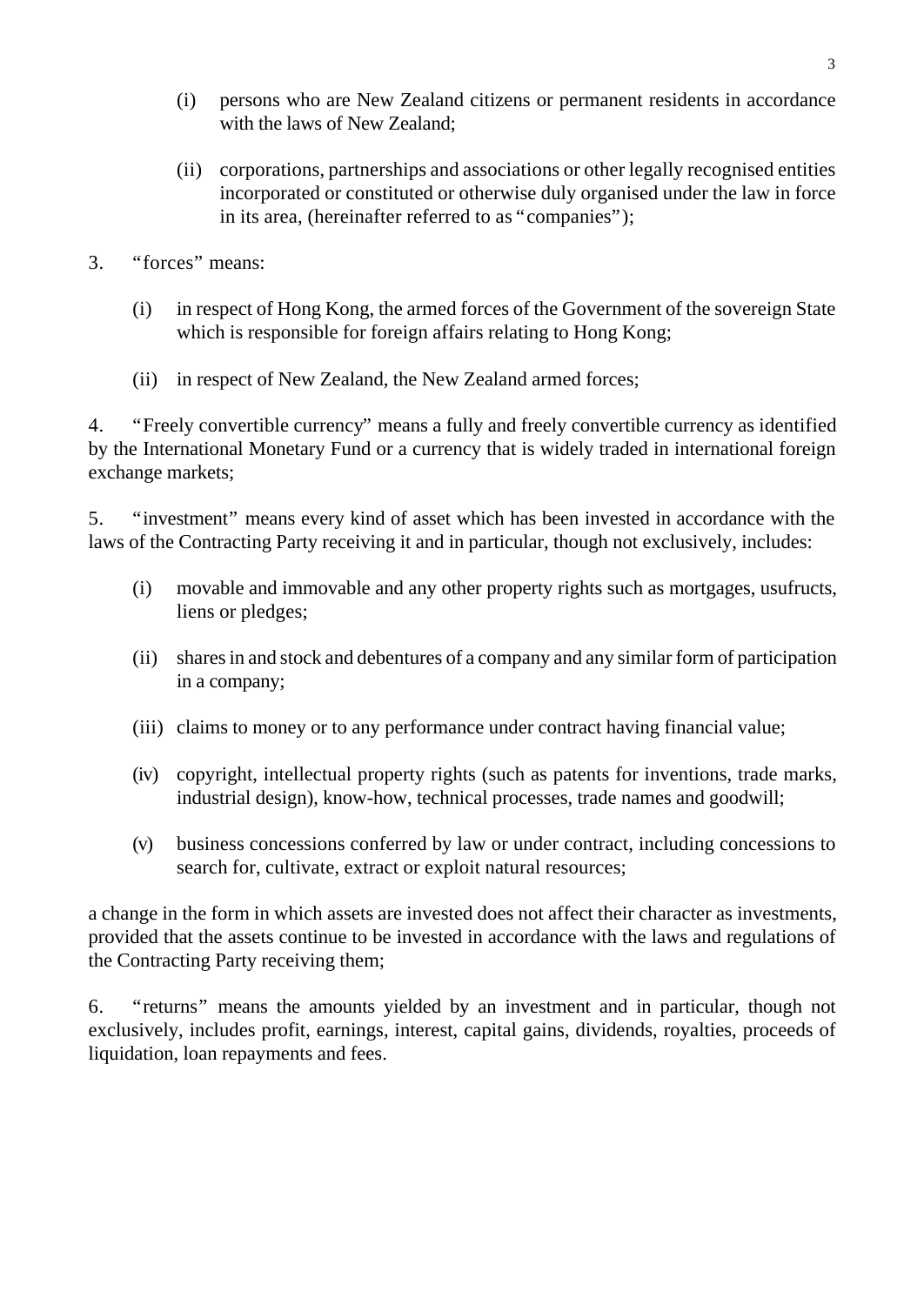## ARTICLE 2

## **Applicability of this Agreement**

1. This Agreement shall apply only to investments made in accordance with the laws and regulations of the Contracting Party in whose area the investments are made.

2. The provisions of the foregoing paragraph shall apply to all investments made by investors of either Contracting Party, whether made before or after the entry into force of this Agreement.

# ARTICLE 3

# **Promotion and Protection of Investments and Returns**

1. Each Contracting Party shall encourage and create favourable conditions for investors of the other Contracting Party to make investments in its area and, subject to its right to exercise powers conferred by its laws, shall admit such investments.

2. Investments and returns of investors of each Contracting Party shall at all times be accorded fair and equitable treatment, protection and security in the area of the other Contracting Party. Neither Contracting Party shall in any way impair by unreasonable or discriminatory measures the management, maintenance, use, enjoyment or disposal of investments in its area of investors of the other Contracting Party. Each Contracting Party shall observe any obligations it may have entered into with regard to investments of investors of the other Contracting Party.

3. The two Contracting Parties shall to the extent possible encourage exchanges of information on relevant investment matters.

# ARTICLE 4

## **Treatment of Investments**

1. Neither Contracting Party shall in its area subject investments or returns of investors of the other Contracting Party to treatment less favourable than that which it accords to investments or returns of investors of any other State or, subject to its laws and regulations, that which it accords to investments or returns of its own investors.

2. Neither Contracting Party shall in its area subject investors of the other Contracting Party. as regards their management, maintenance, use, enjoyment or disposal of their investments, to treatment less favourable than that which it accords to investors of any other State or, subject to its laws and regulations, that which it accords to investments or returns of its own investors.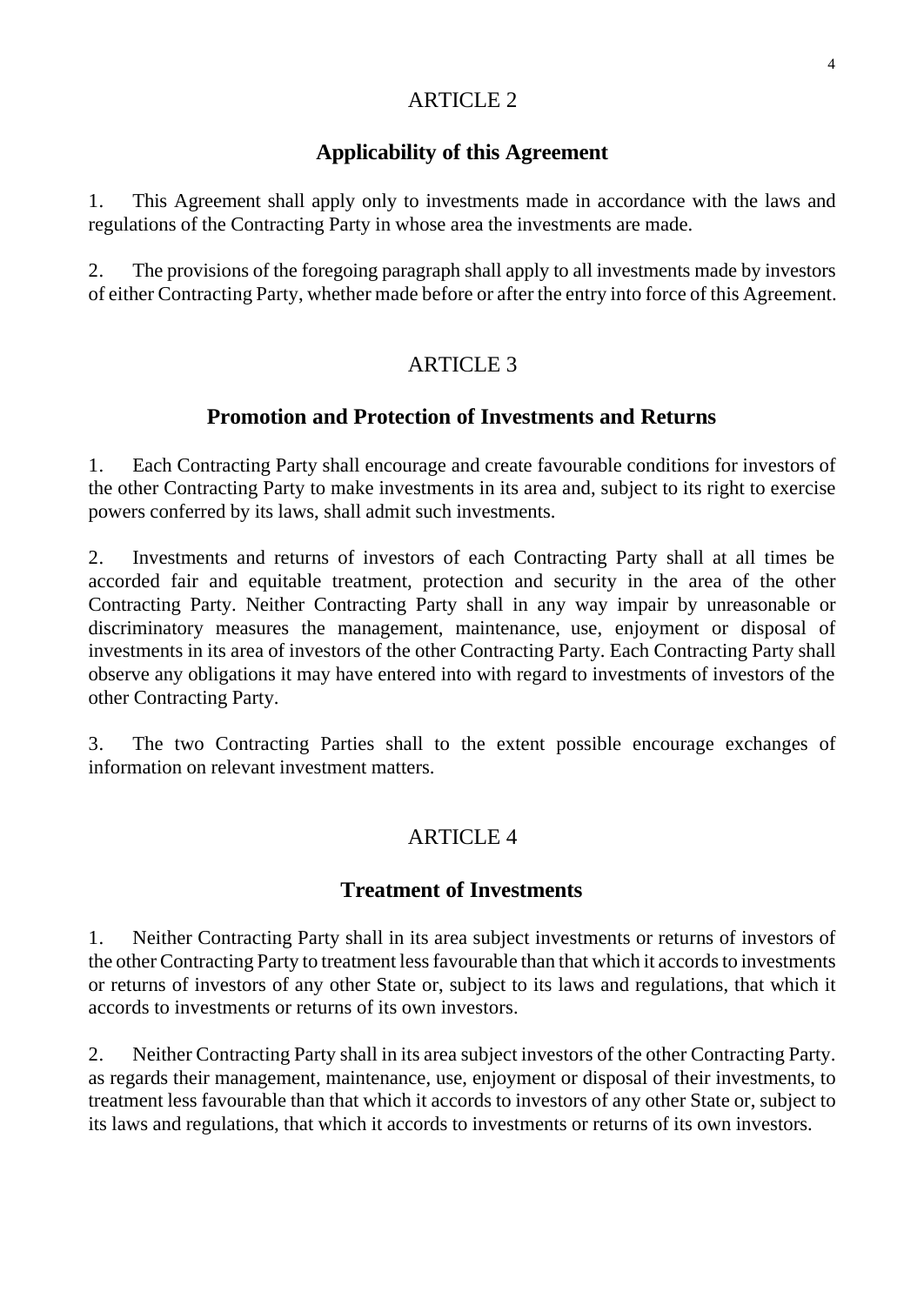## ARTICLE 5

## **Compensation for Losses**

1. Investors of one Contracting Party whose investments in the area of the other Contracting Party suffer losses owing to war or other armed conflict, revolution, a state of national emergency, revolt, insurrection or riot in the area of the latter Contracting Party shall be accorded by the latter Contracting Party treatment, as regards restitution, indemnification, compensation or other settlement, if any, no less favourable than that which the latter Contracting Party accords to its own investors or investors of any other State. Any resulting payments shall be freely convertible.

2. Without prejudice to paragraph 1 of this Article, investors of one Contracting Party who in any of the situations referred to in that paragraph suffer losses in the area of the other Contracting Party resulting from:

- (a) requisitioning of their property by its forces or authorities; or
- (b) destruction of their property by its forces or authorities which was not caused in combat action or was not required by the necessity of the situation;

shall be accorded restitution or reasonable compensation. Resulting payments shall be in a freely convertible currency.

## ARTICLE 6

#### **Expropriation**

1. Investors of either Contracting party shall not be deprived of their investments nor subjected to measures having effect equivalent to such deprivation in the area of the other Contracting Party except lawfully, for a public purpose related to the internal needs of that Party, on a non -discriminatory basis, and against compensation. Such compensation shall amount to the real value of the investment immediately before the deprivation or before the impending deprivation became public knowledge whichever is the earlier. Where that value cannot be readily ascertained, the compensation shall be determined in accordance with generally recognised principles of valuation and equitable principles taking into account the capital invested, depreciation, capital already repatriated, replacement value, currency exchange rate movements and other relevant factors. Compensation shall include interest at a normal commercial rate until the date of payment, shall be made without undue delay, be effectively realisable and be in a freely convertible currency. The investor affected shall have a right, under the law of the Contracting Party making the deprivation, to prompt review by a judicial or other independent authority of that Party, of the investor's case and of the valuation of the investment in accordance with the principles set out in this paragraph.

2. Where a Contracting Party expropriates the assets of a company which is incorporated or constituted under the law in force in any part of its area, and in which investors of the other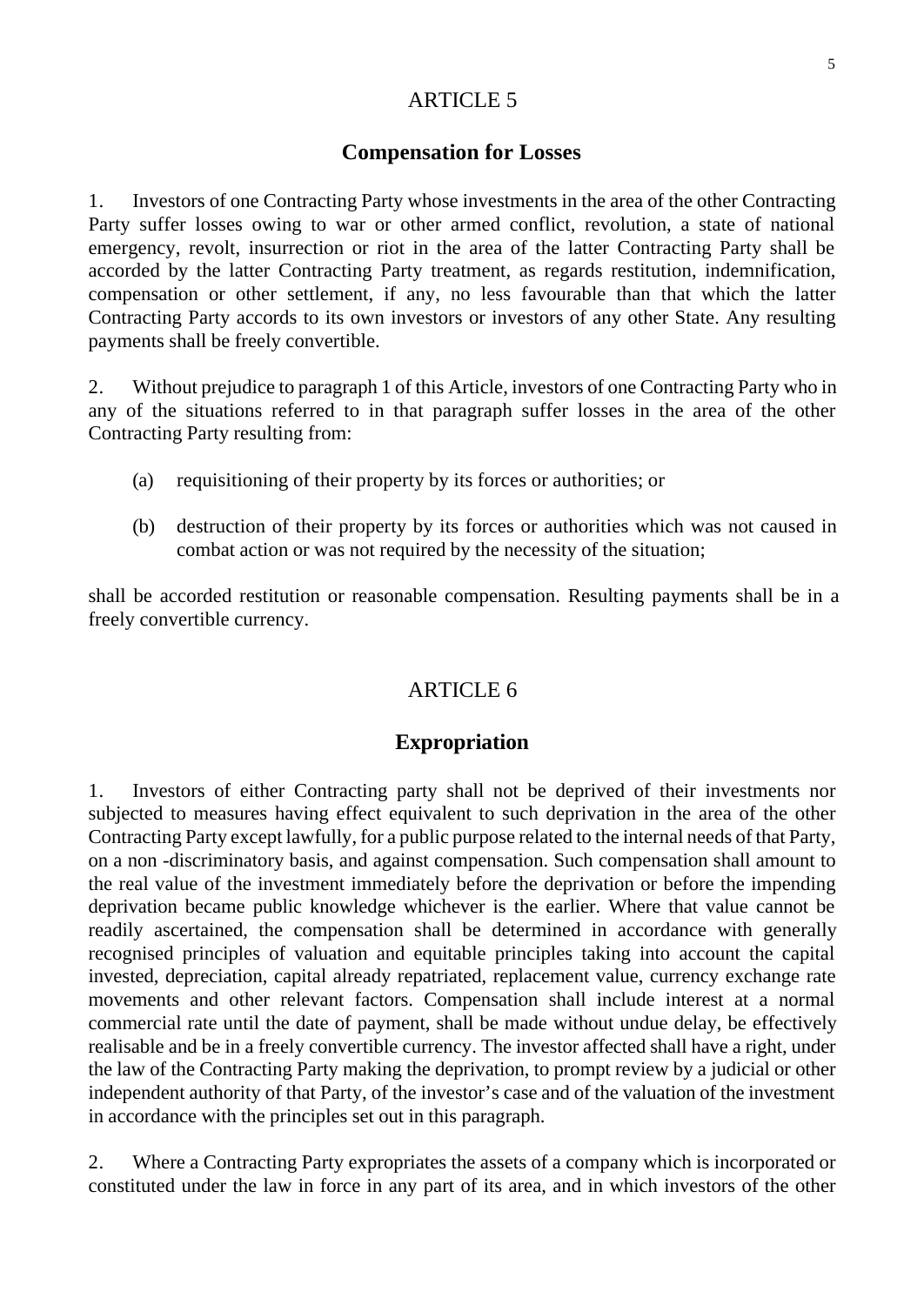Contracting Party own shares, it shall ensure that the provisions of paragraph 1 of this Article are applied to the extent necessary to guarantee compensation referred to in paragraph 1 in respect of their investment to such investors of the other Contracting Party who are owners of those shares.

## ARTICLE 7

#### **Transfer of Investments and Returns**

1. Each Contracting Party shall in respect of investments guarantee to investors of the other Contracting Party the right to transfer their investments and returns abroad, in accordance with its laws and regulations, and on a non-discriminatory basis.

2. Transfers of currency shall be effected without delay in a freely convertible currency. Unless otherwise agreed by the investor transfers shall be made at the rate of exchange applicable on the date of transfer.

## ARTICLE 8

#### **Exceptions**

1. The provisions of this Agreement shall not be construed so as to oblige one Contracting Party to extend to the investors of the other Contracting Party the benefit of any treatment, preference or privilege resulting from:

- (a) any regional arrangement for customs, monetary, tariff or trade matters (including a free trade area) or any agreement designed to lead in the future to such a regional arrangement; or
- (b) any arrangement with any other State or States in the same geographic region designed to promote regional cooperation in the economic, social, labour, industrial or monetary fields within the framework of specific projects.

2. The provisions of this Agreement shall not apply to matters of taxation in the area of either Contracting Party. Such matters shall be governed by the domestic laws of each Contracting Party and the terms of any agreement relating to taxation concluded between the Contracting Parties.

3. The provisions of this Agreement shall not in any way limit the right of either Contracting Party to take measures directed to the protection of its essential interests, or to the protection of public health, or to the prevention of diseases and pests in animals and plants, provided that such measures are not applied in a manner which would constitute a means of arbitrary or unjustified discrimination.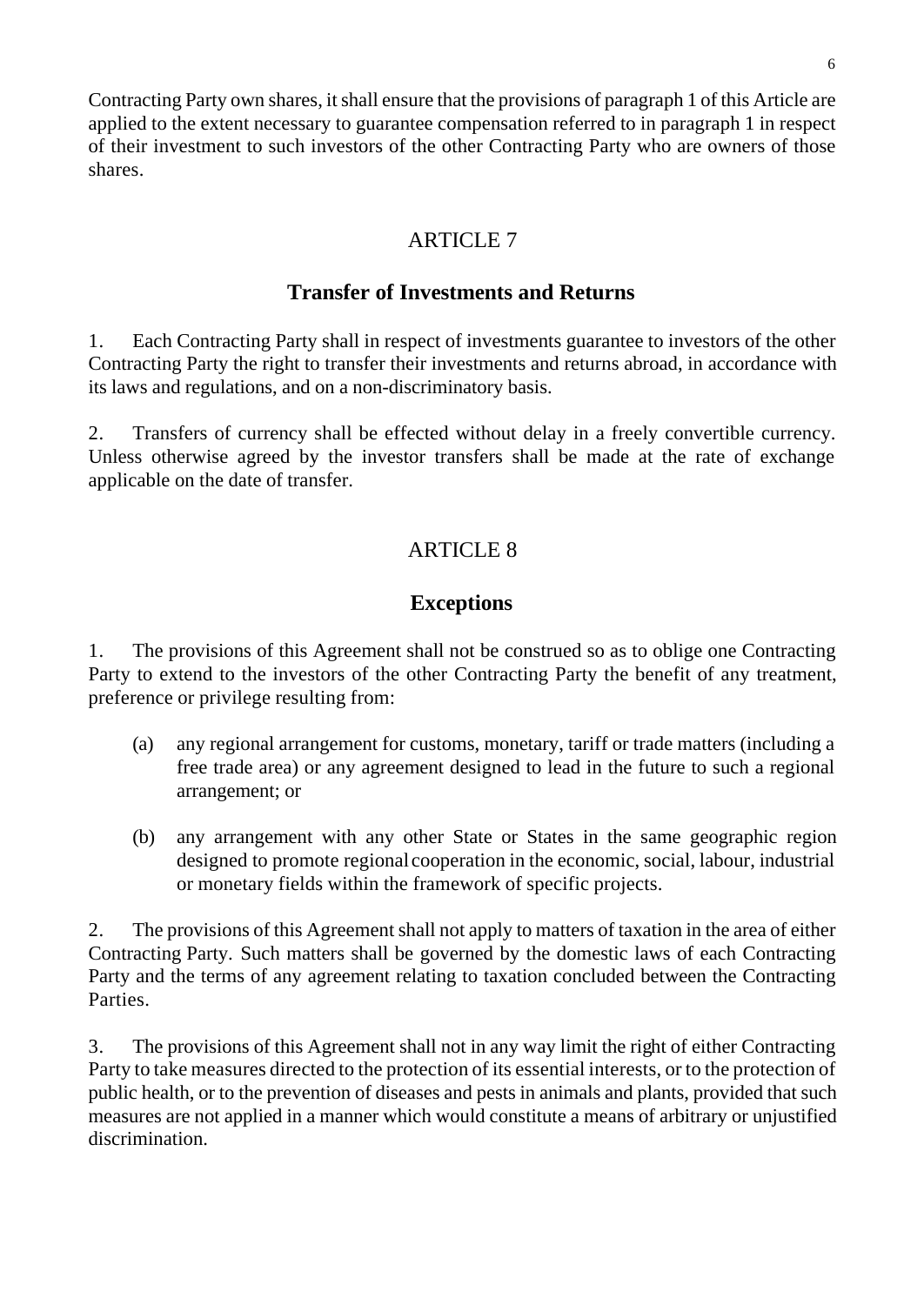4. This Agreement shall not apply to Tokelau unless the Contracting Parties have exchanged notes agreeing to the terms on which this Agreement shall so apply.

#### ARTICLE 9

#### **Settlement of Investment Disputes**

A dispute between an investor of one Contracting Party and the other Contracting Party concerning an investment of the former in the area of the latter which has not been settled amicably shall, within a period of six months from written notification of the claim, be submitted to such procedures for settlement as may be agreed between the parties to the dispute. If no such procedures have been agreed within that six month period, the parties to the dispute shall be bound to submit it to arbitration under the Arbitration Rules of the United Nations Commission on International Trade Law as then in force. The parties may agree in writing to modify those Rules.

#### ARTICLE 10

#### **Disputes between the Contracting Parties**

1. If any dispute arises between the Contracting Parties relating to the interpretation or application of this Agreement, the Contracting Parties shall in the first place try to settle it by negotiation.

2. If the Contracting Parties fail to reach a settlement of the dispute by negotiation, it may be referred by them to such person or body as they may agree on or, at the request of either Contracting Party, shall be submitted for decision to a tribunal of three arbitrators which shall be constituted in the following manner:

- (a) within sixty days after receipt of a request for arbitration, each Contracting Party shall appoint one arbitrator. A national of a State which can be regarded as neutral in relation to the dispute, who shall act as President of the tribunal, shall be appointed as the third arbitrator by agreement between the two Contracting Parties, within sixty days of the appointment of the second;
- (b) if within the time limits specified above any appointment has not been made,, either Contracting Party may request the President of the International Court of Justice, in a personal and individual capacity, to make the necessary appointment within thirty days. If the President considers that he is a national of a State which cannot be regarded as neutral in relation to the dispute, the most senior Vice-President who is not disqualified on that ground shall make the appointment.

3. Except as hereinafter provided in this Article, or as otherwise agreed by the Contracting Parties, the tribunal shall determine the limits of its jurisdiction and establish its own procedure. At the direction of the tribunal, or at the request of either of the Contracting Parties, a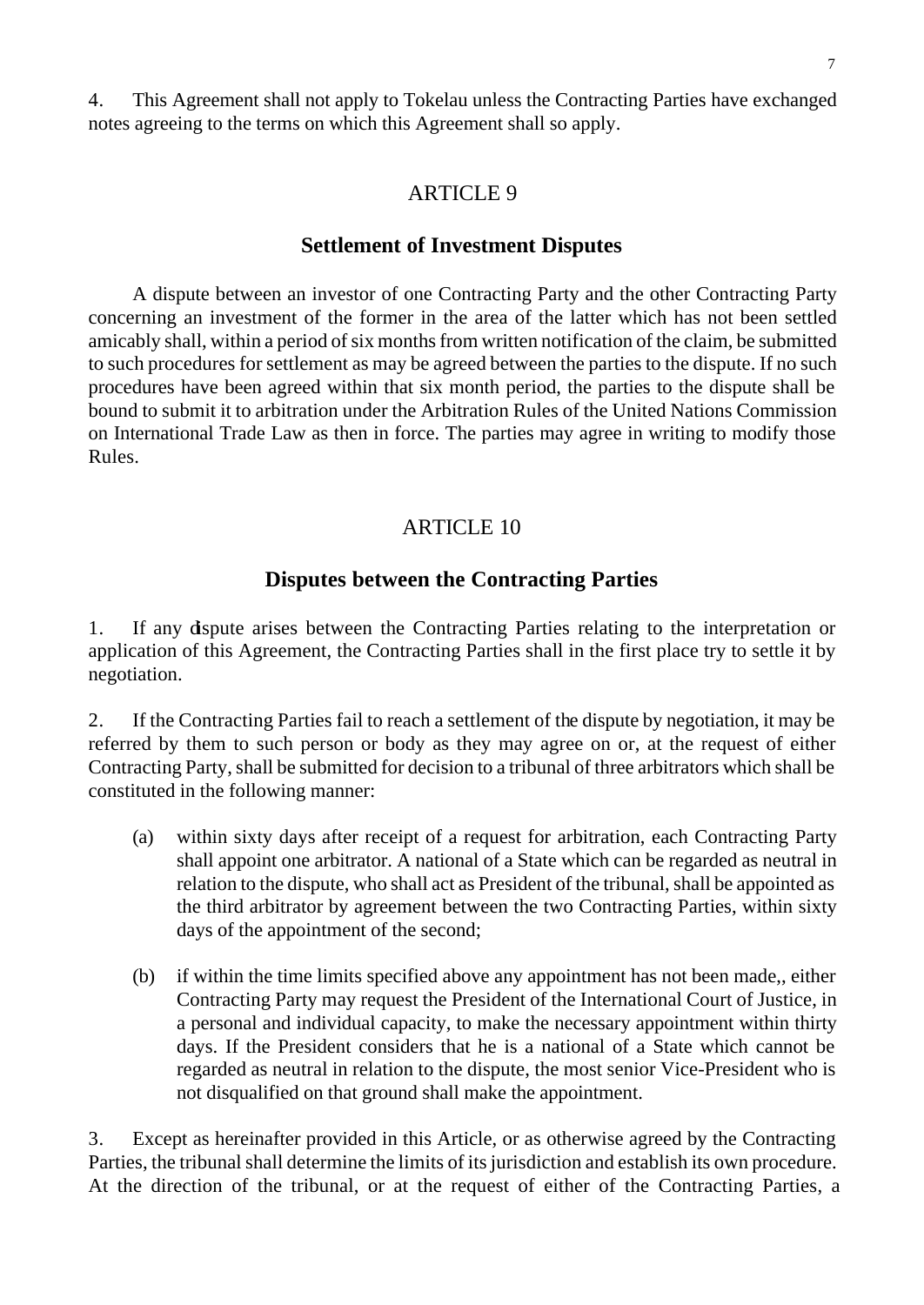conference to determine the precise issues to be arbitrated and the specific procedures to be followed shall be held not later than thirty days after the tribunal is fully constituted.

4. Except as otherwise agreed by the Contracting Parties or prescribed by the tribunal, each Contracting Party shall submit a memorandum within forty five days after the tribunal is fully constituted. Replies shall be due sixty days later. The tribunal shall hold a hearing at the request of either Contracting Party, or at its discretion,, within thirty days after replies are due.

5. The tribunal shall attempt to give a written decision within thirty days after completion of the hearing or, if no hearing is held, after the date both replies are submitted. The decision shall be taken by a majority vote.

6. The Contracting Parties may submit requests for clarification of the decision within fifteen days after it is received and such clarification shall be issued within fifteen days of such request.

7. The decision of the tribunal shall be final and binding on the Contracting Parties.

8. Each Contracting Party shall bear the costs of its own member of the tribunal and of its representation in the arbitration proceedings and half the costs of the President of the tribunal and the remaining costs, including any expenses incurred by the President or Vice-President of the International Court of Justice in implementing the procedures in paragraph 2(b) of this Article. The tribunal may, however, in its decision direct that a higher proportion of the costs shall be borne by one of the two parties, and this decision shall be binding on both Contracting Parties.

# ARTICLE 11

# **Subrogation**

1. In the event that either Contracting Party (or any agency, institution, statutory body or corporation designated by it) as a result of an indemnity it has given in respect of an investment or any part thereof makes payment to its own investors in respect of any of their claims under this Agreement, the other Contracting Party acknowledges that the former Contracting Party (or any agency, institution, statutory body or corporation designated by it) is entitled by virtue of subrogation to exercise the rights and assert the claims of the investors that it has indemnified. The subrogated right or claim shall not be greater than the original right or claim of the said investors.

2. Any payment made by one Contracting Party (or any agency, institution, statutory body or corporation designated by it) to its investors shall not affect the right of such investors to make their claims against the other Contracting Party in accordance with Article 9, in cases where the former Contracting Party elects not to exercise its subrogated rights or claims.